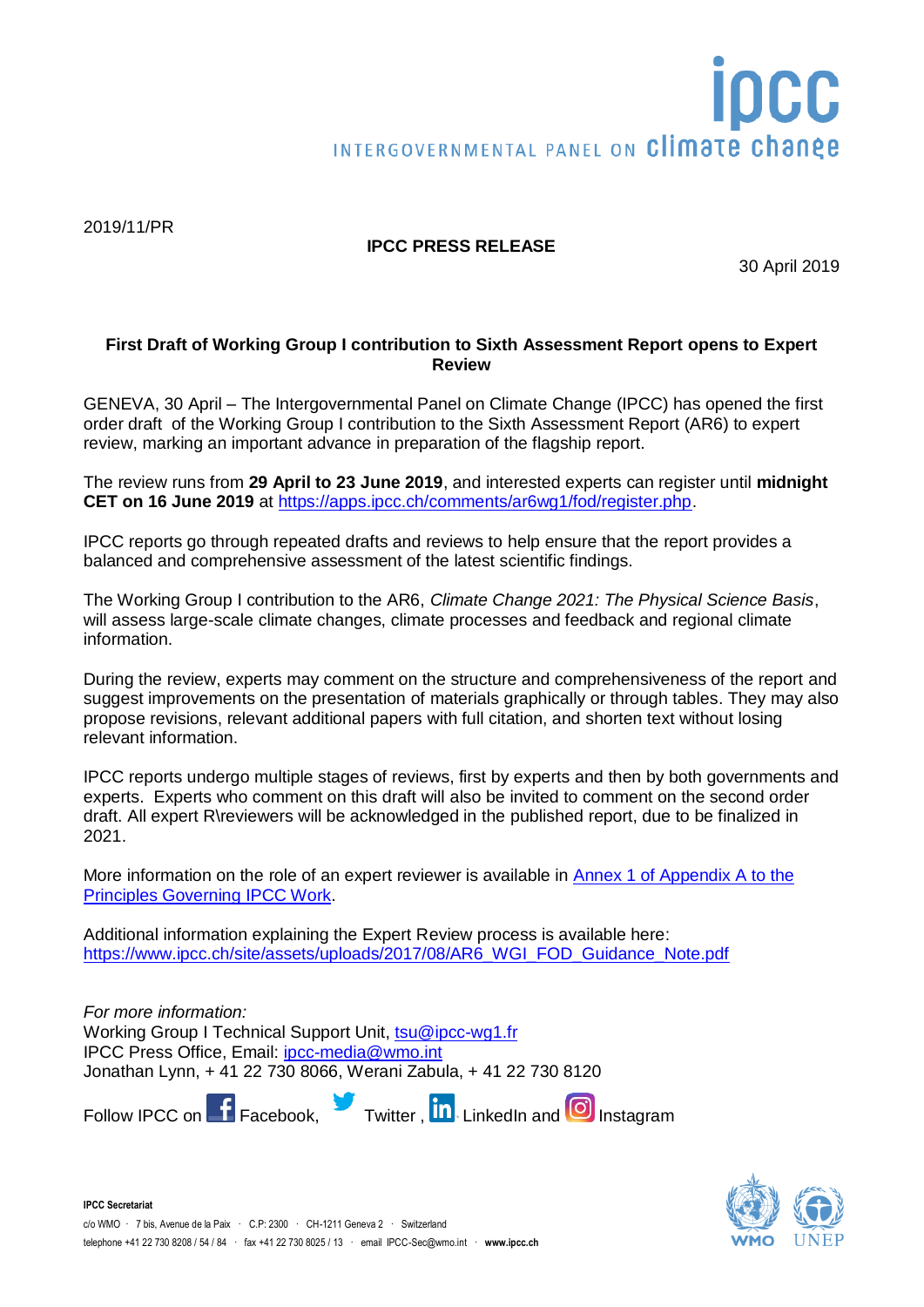*Notes for editors*

# **About the IPCC**

The Intergovernmental Panel on Climate Change (IPCC) is the UN body for assessing the science related to climate change. It was established by the United Nations Environment Programme (now UN Environment) and the World Meteorological Organization (WMO) in 1988 to provide policymakers with regular scientific assessments concerning climate change, its implications and potential future risks, and to put forward adaptation and mitigation strategies. It has 195 member states.

IPCC assessments provide governments, at all levels, with scientific information that they can use to develop climate policies. IPCC assessments are a key input into the international negotiations to tackle climate change. IPCC reports are drafted and reviewed in several stages, thus guaranteeing objectivity and transparency.

The IPCC assesses the thousands of scientific papers published each year to inform policymakers about the state of knowledge on climate change. The IPCC identifies where there is agreement in the scientific community, where there are differences and where further research is needed. It does not conduct its own research.

To produce its reports, the IPCC mobilizes hundreds of scientists. These scientists and officials are drawn from diverse backgrounds. Only a dozen permanent staff work in the IPCC's Secretariat.

The IPCC has three working groups: Working Group I (the physical science basis of climate change); Working Group II (impacts, adaptation and vulnerability); and Working Group III (mitigation of climate change). It also has a Task Force on National Greenhouse Gas Inventories that develops methodologies for estimating anthropogenic emissions and removals of greenhouse gases. All of these are supported by Technical Support Units guiding the production of IPCC assessment reports and other products.

IPCC Assessment Reports consist of contributions from each of the three working groups and a Synthesis Report. Special Reports undertake a shorter assessment of specific cross-disciplinary issues that usually span more than one working group.

### **About the Sixth Assessment Cycle**

At its 41<sup>st</sup> Session in February 2015, the IPCC decided to produce a Sixth Assessment Report (AR6). At its 42<sup>nd</sup> Session in October 2015 it elected a new Bureau that would oversee the work on this report and Special Reports to be produced in the assessment cycle.

At its 43<sup>rd</sup> Session in April 2016, the IPCC accepted an invitation from the United Nations Framework Convention on Climate Change (UNFCCC) to provide a special report on the impacts of global warming of 1.5 °C above pre-industrial levels and related global greenhouse gas emission pathways, and decided to produce two other Special Reports, a Methodology Report and the Sixth Assessment Report.

*Global Warming of 1.5°C, An IPCC special report on the impacts of global warming of 1.5 °C above pre-industrial levels and related global greenhouse gas emission pathways, in the context of strengthening the global response to the threat of climate change, sustainable development, and efforts to eradicate poverty* was released on 8 October 2018.

The IPCC will finalize three reports in 2019:

 *2019 Refinement to the 2006 IPCC Guidelines on National Greenhouse Gas Inventories* in May 2019,